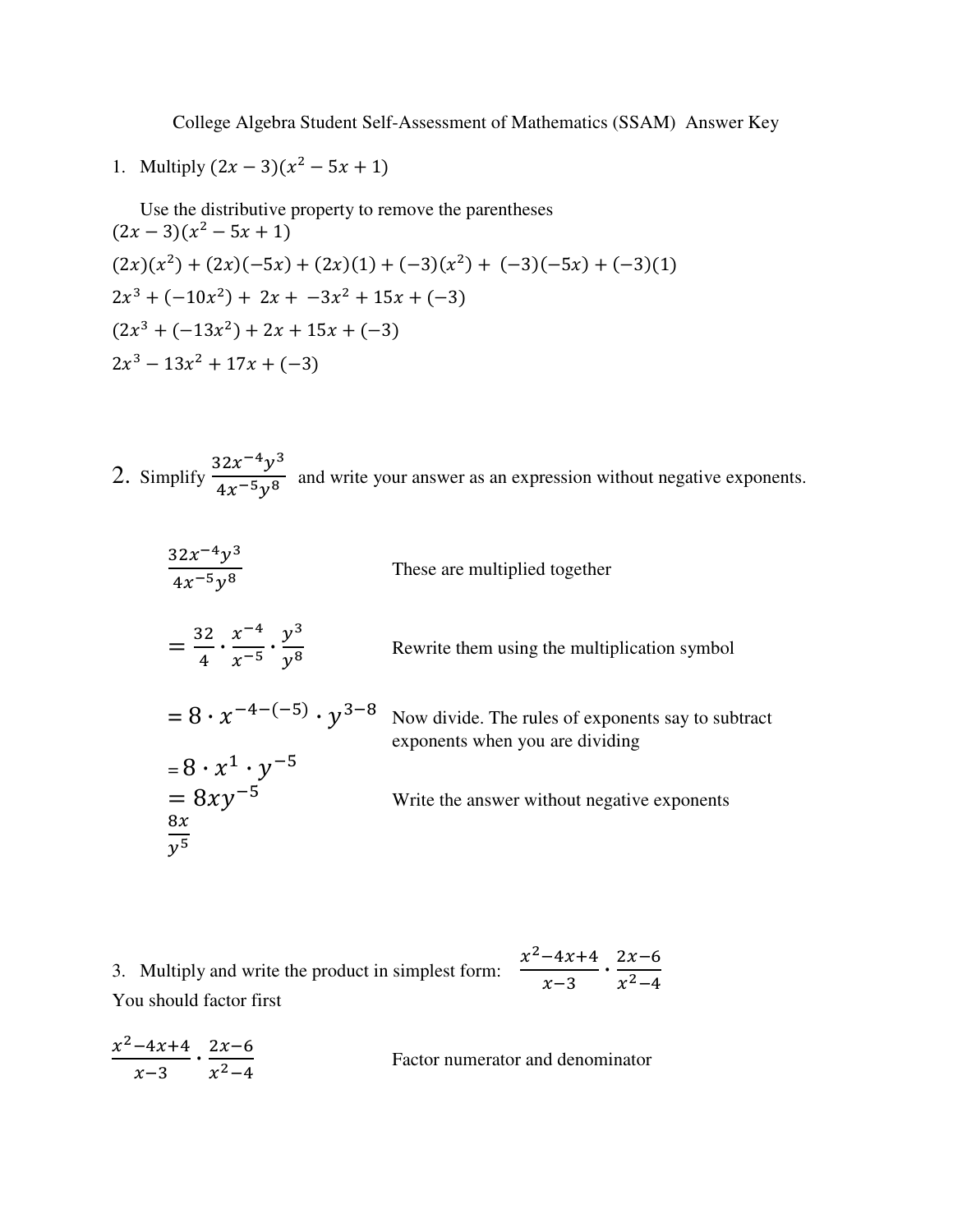$$
\frac{(x-2)(x-2)}{(x-3)} \cdot \frac{2(x-3)}{(x-2)(x+2)}
$$
 Multiply across the top and then across the bottom  
\n
$$
\frac{(x-2)(x-2)(x-2)}{(x-3)(x-2)(x+2)}
$$
 Look for common factors that will cancel out  
\n
$$
\frac{(x-2)(x-2)(x-3)}{(x-3)(x-2)(x+2)}
$$
  
\n
$$
\frac{2(x-2)}{(x+2)}
$$

4. Solve for X: 
$$
a = \frac{x-b}{y}
$$
  
\n $a = \frac{x-b}{y}$  Multiply by y to get rid of fraction OR cross multiply  
\n $(ay) = (\frac{x-b}{y})$  Need to have x by itself  
\n $ay = x - b$  Add b to both sides  
\n $ay + b = x$ 

5. Find an equation for the line parallel to  $y = 3x + 1$  that goes through the point (0, 5).

The slope-intercept form of a linear equation is written  $y = mx + b$ .

A line is parallel to another line if they never intersect, that is, if the two slopes are equal. Therefore, the slope 'm' of the parallel line is equal to 3.

So we have  $y = 3x + b$ . We must now find the y-intercept 'b'. To do this, we substitute the known point (0, 5) into the equation  $y = 3x + b$ , and solve for 'b'.

$$
y = mx + b
$$
  
\n
$$
y = 3x + b
$$
  
\n
$$
5 = 3(0) + b
$$
  
\n
$$
5 = 0 + b
$$
  
\n
$$
5 = b
$$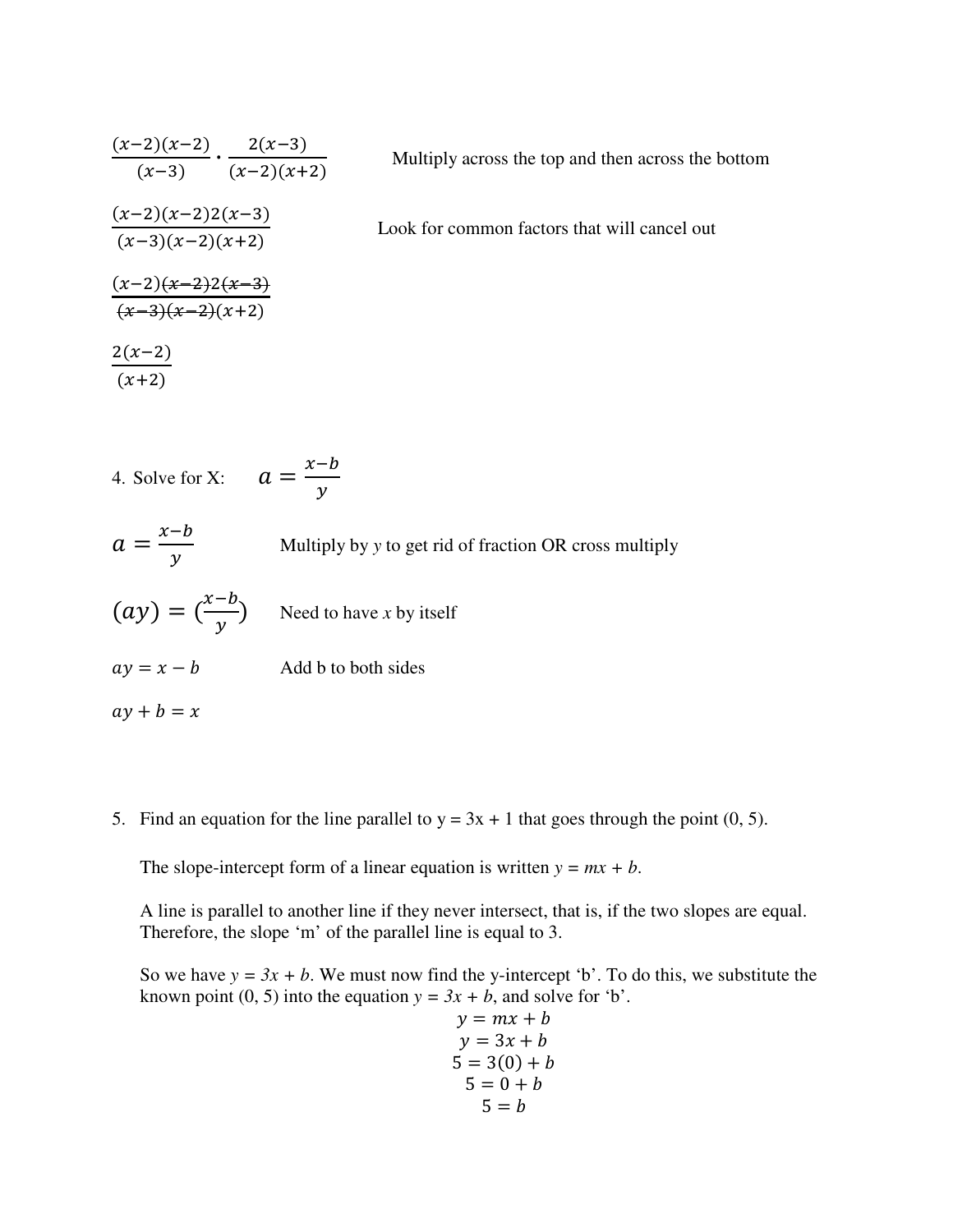Now substitute the b=5 back into the equation  $y = 3x + b$  to find the equation of the parallel line

$$
y = 3x + 5
$$

6. Solve the following equation by factoring:  $2n^2 + 5n - 12 = 0$ . Check your answer.

You should factor first.

 $2n^2 + 5n - 12 = 0$  Factor the trinomial<br>  $(2n-3)(n+4) = 0$  The exponent is a h  $(2n-3)(n+4) = 0$  The exponent is a hint that there are 2 possible solutions<br>  $2n-3 = 0$  and  $n+4 = 0$  Set both factors equal to zero and so  $2n - 3 = 0$  and  $n + 4 = 0$  Set both factors equal to zero and solve both  $2n - 3 + 3 = 0 + 3$   $n + 4 - 4 = 0 - 4$  Get the variable by itself  $2n - 3 + 3 = 0 + 3$ <br>  $2n = 3$ <br>  $n + 4 - 4 = 0 - 4$  Get the variable by itself<br>  $n = -4$  $n = -4$  $\boldsymbol{n}$  $\frac{n}{2} = \frac{3}{2}$  $\overline{\mathbf{c}}$  $n=\frac{3}{2}$  $\overline{\mathbf{c}}$ The answer is  $n = \frac{3}{2}$  $\frac{3}{2}$  and  $n = -4$ 

You must check your answer by substituting both values of *n* back into the original equation

Check: 
$$
2n^2 + 5n - 12 = 0
$$
  
\n $2(\frac{3}{2})^2 + 5(\frac{3}{2}) - 12 = 0$   
\n $2(\frac{9}{4}) + 5(\frac{3}{2}) - 12 = 0$   
\n $\frac{18}{4} + \frac{15}{2} - 12 = 0$   
\n $\frac{18}{4} + \frac{30}{4} - 12 = 0$   
\n $\frac{48}{4} - 12 = 0$   
\n $12 - 12 = 0$   
\n $12 - 12 = 0$   
\n $12 - 12 = 0$   
\n $12 - 12 = 0$   
\n $12 - 12 = 0$   
\n $12 - 12 = 0$   
\n $0 = 0$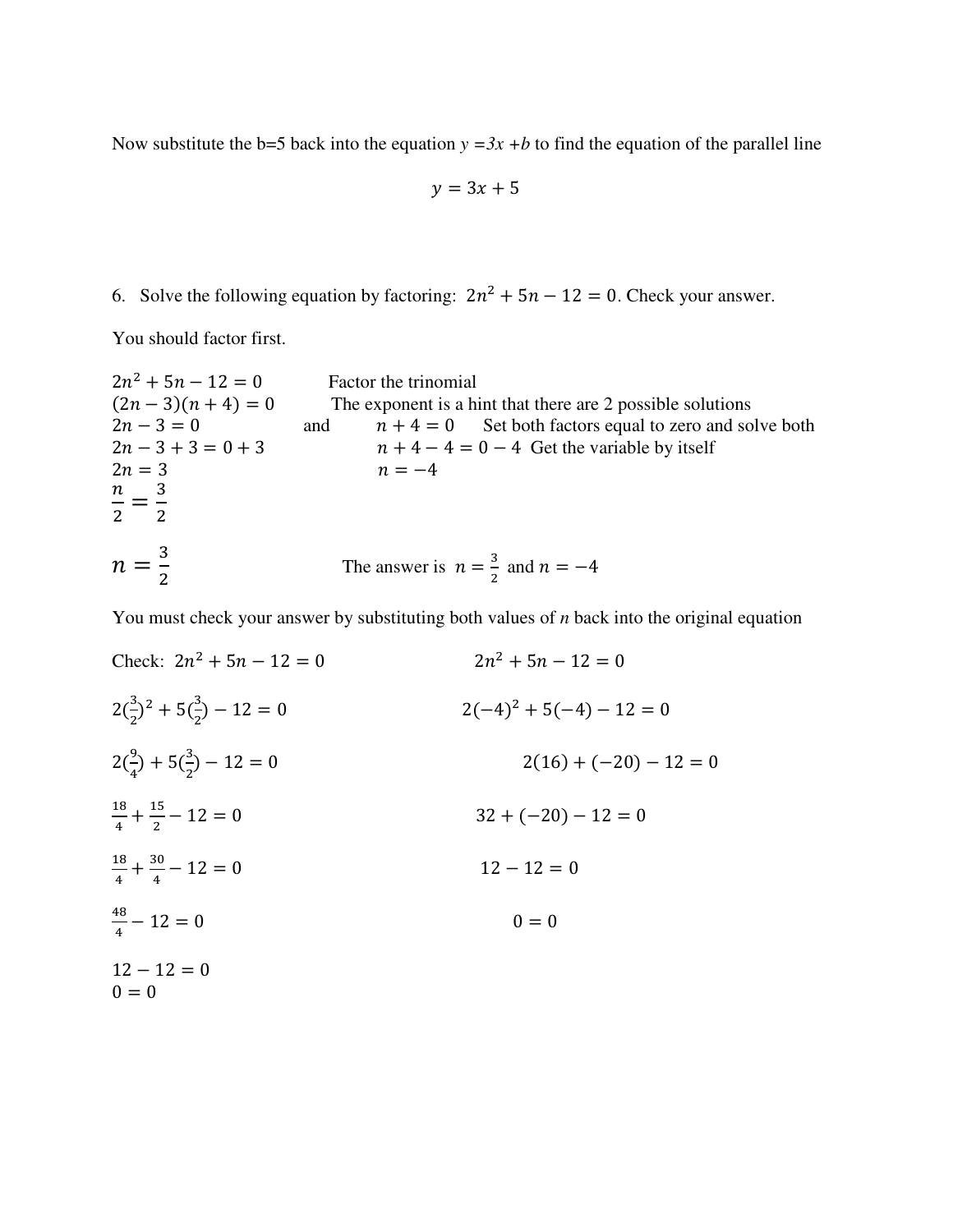7. Simplify and then if appropriate, write in radical notation:  $(3a^{5/6}) (8a^{2/3})$ 

Remember: when multiplying you add the exponents. In order to add fractions, you must have a common denominator.

| $(3a^{5/6})(8a^{2/3})$           | Multiply the constants then the variables                                   |
|----------------------------------|-----------------------------------------------------------------------------|
| $(3)(8)(a^{5/6})(a^{2/3})$       |                                                                             |
| $(24)(a^{5/6+2/3})$              | Find a common denominator                                                   |
| $24(a^{5/6+4/6})$<br>$24a^{9/6}$ | Add exponents<br>This is the answer, but it is not simplified               |
| $24a^{3/2}$                      | Simplified now put in radical notation                                      |
| $24\sqrt[2]{a^3}$                | The power under the radical $(3)$ cannot be bigger than the index $(2)$     |
| $24 \sqrt[2]{a^2} \sqrt[2]{a^1}$ | The square root of a squared number becomes that number $\sqrt[2]{a^2} = a$ |
| 24a $\sqrt{a}$                   | Simplified number written in radical notation                               |

8. Find the slope, the x-intercept, and the y-intercept of the graph  $2x + 4y = 7$ 

First put the *general form* of the equation into the *slope-intercept* form.

**NOTE: There is more than one way to do this problem. Only one way is presented here.**

 $2x + 4y = 7$  To put in slope-intercept form, you need to get *y* by itself  $2x - 2x + 4y = 7 - 2x$  $4y = -2x + 7$  Commutative property allows you to re-order

 $4y$  $\frac{dy}{4} = \frac{-2x}{4}$  $\frac{2x}{4} + \frac{7}{4}$  $\frac{7}{4}$  Still trying to get *y* by itself  $y=-\frac{1}{2}$  $\frac{1}{2}x + \frac{7}{4}$  Now you can find the slope and y-intercept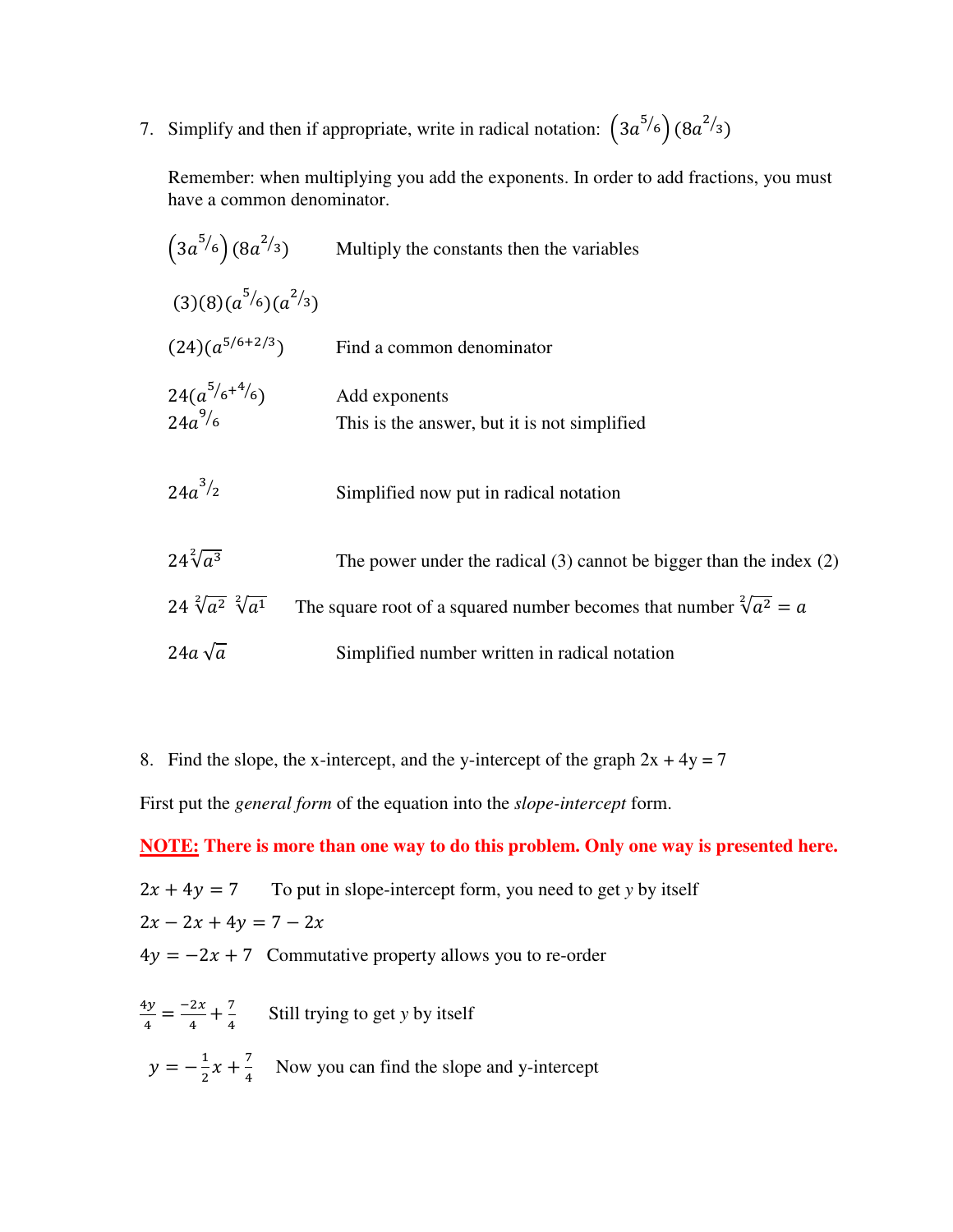Slope =  $-1/2$ Y-intercept =  $\frac{7}{4}$ 

To find the x- intercept, set  $y = 0$  and solve for x

 $2x + 4y = 7$  $2x + 4(0) = 7$  $2x + 0 = 7$  $2x = 7$  $2x$  $\frac{2x}{2} = \frac{7}{2}$  $\frac{1}{2}$  $x=\frac{7}{2}$  $\frac{7}{2}$  The x-intercept is 7/2

9. Use the quadratic formula to solve:  $x^2 + 2x - 1 = 0$ . Leave your answer in simplified radical form.

 $x = \frac{-b \pm \sqrt{b^2 - 4ac}}{2a}$  $2a$ Quadratic formula

Therefore:  $a = 1$ ;  $b = 2$ ;  $c = (-1)$ 

Remember:  $ax^2 + bx + c = 0$  is standard form of a quadratic equation

 $x =$  $-2\pm\sqrt{(2)^2-4(1)(-1)}$  $\frac{1}{2(1)}$  $x=\frac{-2\pm\sqrt{4-(-4)}}{2}$  $\overline{\mathbf{c}}$  $x=\frac{-2\pm\sqrt{4+4}}{2}$  $\overline{\mathbf{c}}$  $\ddot{\phantom{0}}$  $x=\frac{-2\pm\sqrt{8}}{2}$  $\overline{\mathbf{c}}$  This has 2 solutions  $\chi = \frac{-2 + \sqrt{8}}{2}$  $\frac{+\sqrt{8}}{2}$  and  $x = \frac{-2-\sqrt{8}}{2}$  $\overline{\mathbf{c}}$  These answers can be simplified  $x=\frac{-2+\sqrt{8}}{2}$  $\overline{\mathbf{c}}$ and  $x = \frac{-2-\sqrt{8}}{2}$  $\overline{\mathbf{c}}$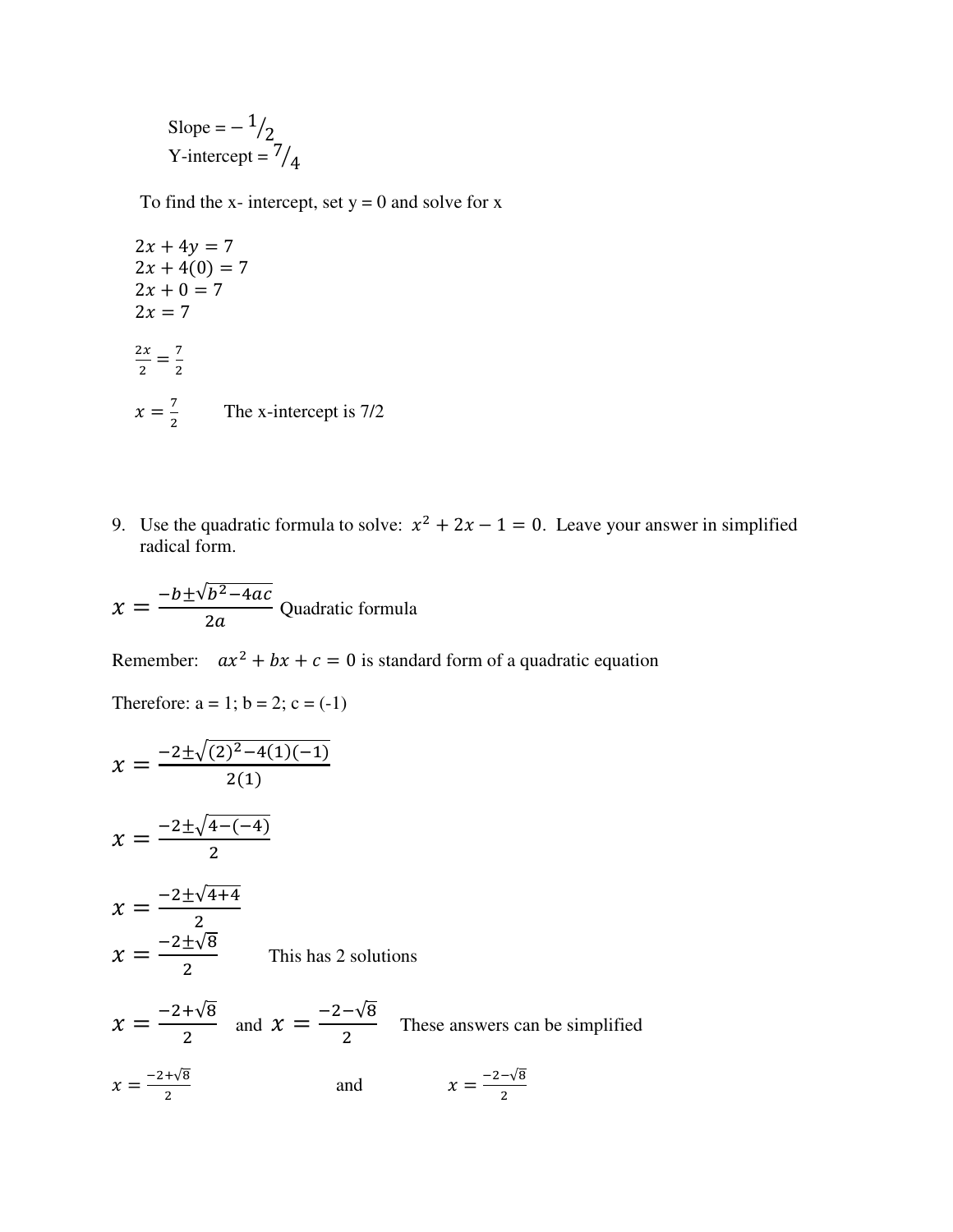$$
x = \frac{-2 + \sqrt{4}\sqrt{2}}{2} = \frac{-2 + 2\sqrt{2}}{2}
$$
  

$$
x = -1 + \sqrt{2}
$$
  

$$
x = -1 - \sqrt{2}
$$
  

$$
x = -1 - \sqrt{2}
$$

10. Solve the inequality  $1 \le \frac{x-3}{2} < 3$  and graph the solution on a number line, then give your answer in interval notation.

 $1 \leq \frac{x-3}{2}$ Multiply by 2 to get rid of denominator  $(2)1 \leq (2) \frac{x-3}{2}$  $\frac{3}{2} < (2)3$  $2 \leq x - 3 < 6$  $2 + 3 \le x - 3 + 3 < 6 + 3$  Add 3 to each to get x by itself  $5 \le x < 9$  This is the solution



11. The height *h* in feet of a rocket *t* seconds after launch is given by the equation:

 $h = 144t - 16t^2$ .

- a) When will the rocket reach a height of 320 feet?
- b) When will the rocket be back on the ground?

| Substitute height (h) into equation<br>$-144t + 16t^2 + 320 = 0$<br>Move all terms to one side of equal sign<br>$16t^2 - 144t + 320 = 0$<br>$16(t^2-9t+20)=0$<br>Factor out common factor<br>$t^2-9t+20=0$<br>Factor<br>$(t-5)(t-4)=0$<br>Set both factors equal to zero and solve<br>$t-5=0$ $t-4=0$ | a) $h = 144t - 16t^2$ |                                             |
|-------------------------------------------------------------------------------------------------------------------------------------------------------------------------------------------------------------------------------------------------------------------------------------------------------|-----------------------|---------------------------------------------|
|                                                                                                                                                                                                                                                                                                       | $320 = 144t - 16t^2$  |                                             |
|                                                                                                                                                                                                                                                                                                       |                       |                                             |
|                                                                                                                                                                                                                                                                                                       |                       | Use commutative property to rearrange terms |
|                                                                                                                                                                                                                                                                                                       |                       |                                             |
|                                                                                                                                                                                                                                                                                                       |                       |                                             |
|                                                                                                                                                                                                                                                                                                       |                       |                                             |
|                                                                                                                                                                                                                                                                                                       |                       |                                             |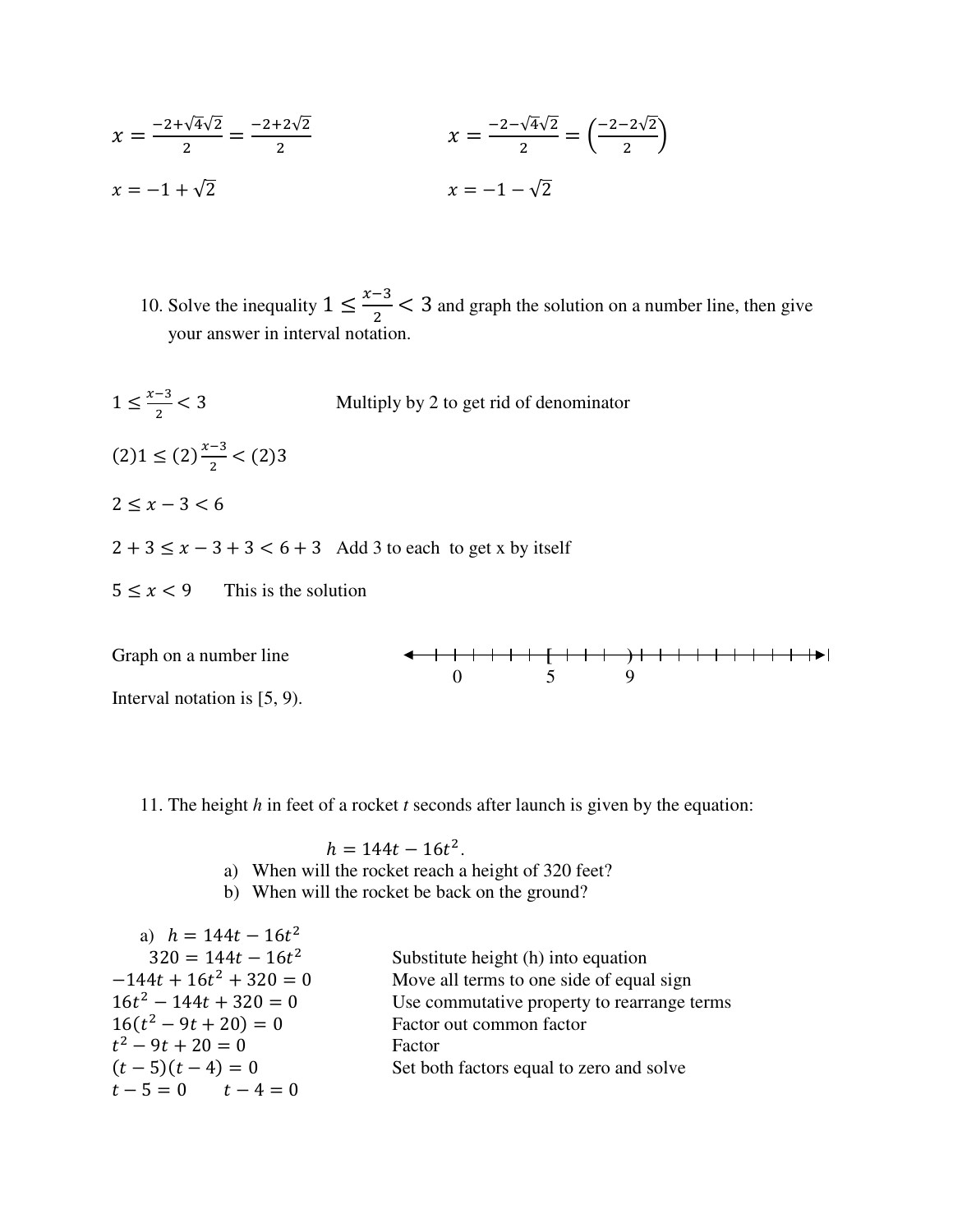$t = 5$   $t = 4$  There are two solutions The rocket will reach a height of 320 feet after 4 seconds on its way up and again after 5 seconds on its way back down.

Ground level is 0 feet, so substitute 0 in for *h* and solve as you did in part a.

| $0 = 144t - 16t^2$ |             | Use commutative property to rearrange order            |
|--------------------|-------------|--------------------------------------------------------|
| $16t^2 - 144t = 0$ |             | Factor out common factor                               |
| $16t(9-t) = 0$     | $9 - t = 0$ | Set both factors equal to zero and solve               |
| $16t = 0$          | $-t=-9$     |                                                        |
| $t=0$              | $t=9$       | Reject $t = 0$ because time does not stand still.      |
|                    |             | The rocket will be back on the ground after 9 seconds. |

12. Write an equivalent expression with as many factors as possible removed from under the radical:  $\sqrt{50x^6y^9}$ 

$$
\sqrt{50x^6y^9} = \sqrt{50}\sqrt{x^6}\sqrt{y^9}
$$
  

$$
\sqrt{50}\sqrt{x^6}\sqrt{y^9} = \sqrt{25 \cdot 2 \cdot x^2 \cdot x^2 \cdot x^2 \cdot y^2 \cdot y^2 \cdot y^2 \cdot y^1}
$$
  

$$
\sqrt{25} \cdot \sqrt{2} \cdot \sqrt[2]{x^2} \cdot \sqrt[2]{x^2} \cdot \sqrt[2]{x^2} \cdot \sqrt[2]{y^2} \cdot \sqrt[2]{y^2} \cdot \sqrt[2]{y^2} \cdot \sqrt[2]{y^2} \cdot \sqrt[2]{y^1}
$$

Remember: The square root of a squares number is that number. For example:  $\sqrt[2]{4^2} = \sqrt[2]{16} = 4$ Therefore  $\sqrt[2]{x^2} = x$ 

$$
5 \cdot \sqrt{2} \cdot x \cdot x \cdot x \cdot y \cdot y \cdot y \cdot \sqrt{y}
$$

$$
5\sqrt{2} \cdot x^3 y^4 \sqrt{y}
$$

 $5x^3y^4\sqrt{2y}$  Commutative property allows us to rearrange the order

13. Rationalize the denominator. 5  $7-\sqrt{3}$ Leave your answer in radical notation.

$$
\frac{5}{7-\sqrt{3}} \cdot \frac{7+\sqrt{3}}{7+\sqrt{3}}
$$
 Multiply by the conjugate (a -b) and (a + b) are conjugates